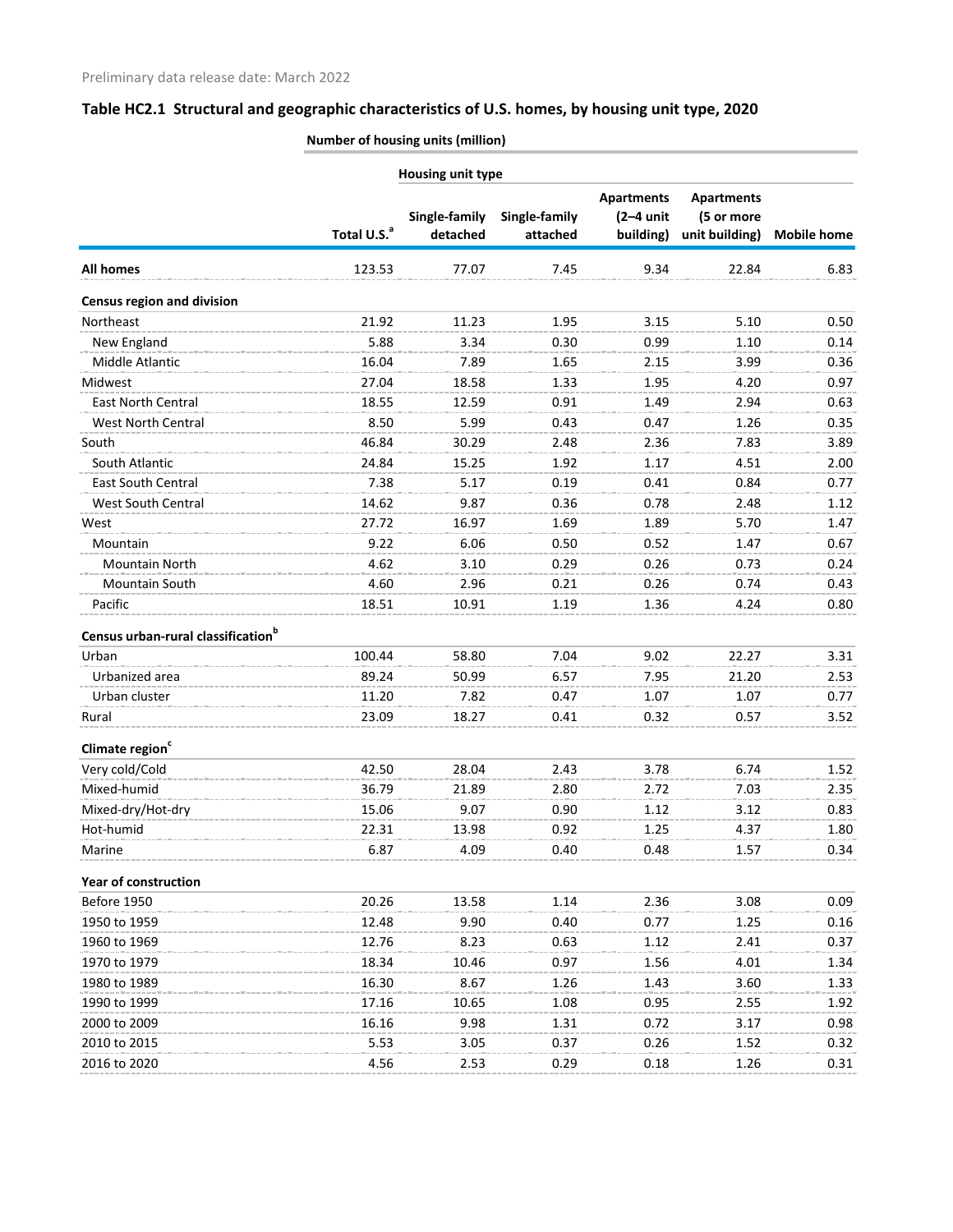**Number of housing units (million)**

|                                                     |                         | Housing unit type         |                           |                                               |                                                   |                    |
|-----------------------------------------------------|-------------------------|---------------------------|---------------------------|-----------------------------------------------|---------------------------------------------------|--------------------|
|                                                     | Total U.S. <sup>a</sup> | Single-family<br>detached | Single-family<br>attached | <b>Apartments</b><br>$(2-4$ unit<br>building) | <b>Apartments</b><br>(5 or more<br>unit building) | <b>Mobile home</b> |
| <b>All homes</b>                                    | 123.53                  | 77.07                     | 7.45                      | 9.34                                          | 22.84                                             | 6.83               |
| <b>Number of stories</b>                            |                         |                           |                           |                                               |                                                   |                    |
| 1 story                                             | 47.15                   | 44.59                     | 2.57                      | N                                             | N                                                 | N                  |
| 2 stories                                           | 32.47                   | 28.53                     | 3.94                      | N                                             | N                                                 | N                  |
| 3 or more stories                                   | 2.61                    | 1.76                      | 0.85                      | N                                             | N                                                 | Ν                  |
| Split-level                                         | 2.28                    | 2.19                      | 0.09                      | N                                             | N                                                 | N                  |
| Not asked (apartments and mobile                    |                         |                           |                           |                                               |                                                   |                    |
| homes)                                              | 39.01                   | N                         | N                         | 9.34                                          | 22.84                                             | 6.83               |
| Major outside wall construction                     |                         |                           |                           |                                               |                                                   |                    |
| Siding (aluminum, fiber cement, vinyl,<br>or steel) | 45.44                   | 31.14                     | 2.83                      | 2.23                                          | 3.79                                              | 5.45               |
| <b>Brick</b>                                        | 33.37                   | 17.52                     | 2.01                      | 3.79                                          | 9.80                                              | 0.24               |
| Wood                                                | 18.80                   | 12.63                     | 0.92                      | 1.55                                          | 2.86                                              | 0.84               |
|                                                     |                         |                           |                           |                                               |                                                   |                    |
| Stucco                                              | 15.65                   | 10.54                     | 1.07                      | 0.89                                          | 3.08                                              | 0.08               |
| Concrete block                                      | 6.42                    | 2.89                      | 0.41                      | 0.50                                          | 2.56                                              | Q                  |
| Shingle (composition)                               | 1.89                    | 1.16                      | 0.11                      | 0.21                                          | 0.30                                              | 0.11               |
| Stone                                               | 1.46                    | 0.94                      | 0.08                      | 0.14                                          | 0.31                                              | N                  |
| Some other material                                 | 0.50                    | 0.26                      | Q                         | Q                                             | 0.14                                              | Q                  |
| <b>Major roofing material</b>                       |                         |                           |                           |                                               |                                                   |                    |
| Shingles (composition or asphalt)                   | 76.03                   | 61.56                     | 5.49                      | 5.89                                          | N                                                 | 3.09               |
| Metal                                               | 9.69                    | 5.87                      | 0.28                      | 0.46                                          | N                                                 | 3.08               |
| Wood shingles or shakes                             | 5.19                    | 3.06                      | 0.55                      | 1.23                                          | N                                                 | 0.35               |
| Ceramic or clay tiles                               | 4.89                    | 3.60                      | 0.59                      | 0.66                                          | N                                                 | Q                  |
| Concrete tiles                                      | 2.14                    | 1.58                      | 0.11                      | 0.43                                          | N                                                 | Q                  |
| Slate or synthetic slate                            | 1.49                    | 0.73                      | 0.18                      | 0.51                                          | N                                                 | 0.08               |
| Some other material                                 | 1.26                    | 0.67                      | 0.27                      | 0.15                                          |                                                   | 0.18               |
| Not asked (apartments in buildings                  |                         |                           |                           |                                               |                                                   |                    |
| with 5 or more units)                               | 22.84                   | ${\sf N}$                 | N                         | N                                             | 22.84                                             | N                  |
| <b>Total number of rooms (excluding</b>             |                         |                           |                           |                                               |                                                   |                    |
| bathrooms)                                          |                         |                           |                           |                                               |                                                   |                    |
| 1 or 2                                              | 4.59                    | 0.09                      | 0.05                      | 0.77                                          | 3.56                                              | 0.11               |
| 3                                                   | 8.73                    | 0.65                      | 0.30                      | 1.71                                          | 5.86                                              | 0.21               |
| 4                                                   | 15.95                   | 3.30                      | 1.46                      | 3.04                                          | 6.98                                              | 1.17               |
| 5                                                   | 19.54                   | 9.77                      | 1.81                      | 2.17                                          | 4.13                                              | 1.65               |
| 6                                                   | 22.10                   | 15.86                     | 1.66                      | 0.97                                          | 1.68                                              | 1.94               |
| 7                                                   | 18.86                   | 16.23                     | 1.10                      | 0.27                                          | 0.38                                              | 0.87               |
| 8                                                   | 13.87                   | 12.42                     | 0.56                      | 0.16                                          | 0.15                                              | 0.58               |
| 9 or more                                           | 19.90                   | 18.73                     | 0.51                      | 0.25                                          | 0.11                                              | 0.30               |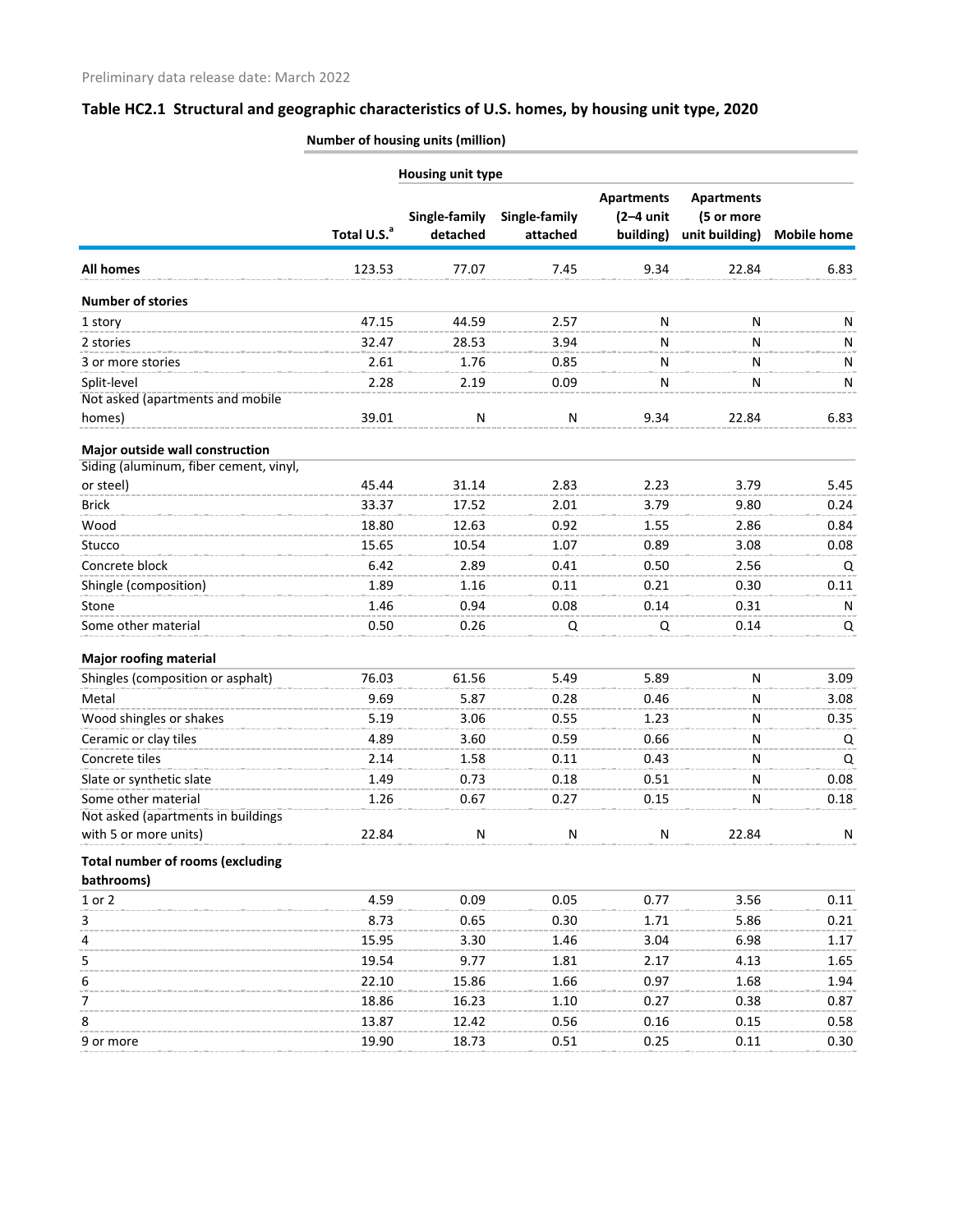| <b>Number of housing units (million)</b> |  |
|------------------------------------------|--|
|                                          |  |

| Single-family<br>Total U.S. <sup>a</sup><br>detached<br>All homes<br>123.53<br>77.07<br><b>Number of bedrooms</b><br>0<br>1.82<br>0.10<br>14.52<br>1<br>1.25 | Single-family<br>attached<br>7.45<br>Q<br>0.49<br>3.19<br>2.94<br>0.58<br>0.21 | <b>Apartments</b><br>$(2-4$ unit<br>building)<br>9.34<br>0.32<br>2.61<br>4.57<br>1.48<br>0.23 | <b>Apartments</b><br>(5 or more<br>unit building)<br>22.84<br>1.36<br>9.78<br>9.99 | <b>Mobile home</b><br>6.83<br>Q<br>0.40 |
|--------------------------------------------------------------------------------------------------------------------------------------------------------------|--------------------------------------------------------------------------------|-----------------------------------------------------------------------------------------------|------------------------------------------------------------------------------------|-----------------------------------------|
|                                                                                                                                                              |                                                                                |                                                                                               |                                                                                    |                                         |
|                                                                                                                                                              |                                                                                |                                                                                               |                                                                                    |                                         |
|                                                                                                                                                              |                                                                                |                                                                                               |                                                                                    |                                         |
|                                                                                                                                                              |                                                                                |                                                                                               |                                                                                    |                                         |
|                                                                                                                                                              |                                                                                |                                                                                               |                                                                                    |                                         |
| 2<br>30.67<br>10.56                                                                                                                                          |                                                                                |                                                                                               |                                                                                    | 2.36                                    |
| 48.27<br>38.87<br>3                                                                                                                                          |                                                                                |                                                                                               | 1.51                                                                               | 3.49                                    |
| 4<br>22.08<br>20.61                                                                                                                                          |                                                                                |                                                                                               | 0.15                                                                               | 0.51                                    |
| 6.16<br>5.69<br>5 or more                                                                                                                                    |                                                                                | 0.13                                                                                          | Q                                                                                  | 0.07                                    |
| Number of other rooms (excluding<br>bathrooms)                                                                                                               |                                                                                |                                                                                               |                                                                                    |                                         |
| 8.41<br>1.43<br>1                                                                                                                                            | 0.31                                                                           | 1.55                                                                                          | 4.84                                                                               | 0.28                                    |
| 2<br>27.88<br>9.65                                                                                                                                           | 2.13                                                                           | 3.90                                                                                          | 10.07                                                                              | 2.13                                    |
| 3<br>32.82<br>19.91                                                                                                                                          | 2.39                                                                           | 2.55                                                                                          | 5.60                                                                               | 2.36                                    |
| 26.77<br>21.33<br>4                                                                                                                                          | 1.50                                                                           | 0.82                                                                                          | 1.86                                                                               | 1.26                                    |
| 27.64<br>24.75<br>5 or more                                                                                                                                  | 1.11                                                                           | 0.51                                                                                          | 0.47                                                                               | 0.79                                    |
| <b>Number of full bathrooms</b>                                                                                                                              |                                                                                |                                                                                               |                                                                                    |                                         |
| 0.15<br>0<br>0.07                                                                                                                                            | Q                                                                              | Q                                                                                             | Q                                                                                  | Q                                       |
| 50.32<br>21.70<br>1                                                                                                                                          | 3.03                                                                           | 7.24                                                                                          | 16.26                                                                              | 2.10                                    |
| $\overline{2}$<br>56.85<br>40.42                                                                                                                             | 3.70                                                                           | 1.86                                                                                          | 6.36                                                                               | 4.51                                    |
| 16.21<br>3 or more<br>14.89                                                                                                                                  | 0.72                                                                           | 0.23                                                                                          | 0.15                                                                               | 0.22                                    |
| <b>Number of half bathrooms</b>                                                                                                                              |                                                                                |                                                                                               |                                                                                    |                                         |
| 86.83<br>47.80<br>0                                                                                                                                          | 4.06                                                                           | 8.21                                                                                          | 20.77                                                                              | 5.98                                    |
| 33.79<br>26.87<br>1                                                                                                                                          | 3.21                                                                           | 1.03                                                                                          | 1.94                                                                               | 0.75                                    |
| 2.91<br>2.39<br>2 or more                                                                                                                                    | 0.18                                                                           | 0.11                                                                                          | 0.13                                                                               | 0.10                                    |
| <b>Basement</b>                                                                                                                                              |                                                                                |                                                                                               |                                                                                    |                                         |
| Yes<br>36.83<br>33.86                                                                                                                                        | 2.98                                                                           | N                                                                                             | N                                                                                  | ${\sf N}$                               |
| Finished basement<br>21.71<br>19.85                                                                                                                          | 1.87                                                                           | N                                                                                             |                                                                                    | N                                       |
| Unfinished basement<br>15.12<br>14.01                                                                                                                        | 1.11                                                                           | N                                                                                             |                                                                                    | N                                       |
| 47.68<br>No<br>43.21                                                                                                                                         | 4.47                                                                           | N                                                                                             | N                                                                                  | N                                       |
| Not asked (apartments and mobile                                                                                                                             |                                                                                |                                                                                               |                                                                                    |                                         |
| homes)<br>39.01<br>${\sf N}$                                                                                                                                 | ${\sf N}$                                                                      | 9.34                                                                                          | 22.84                                                                              | 6.83                                    |
| <b>Attic</b>                                                                                                                                                 |                                                                                |                                                                                               |                                                                                    |                                         |
| Yes<br>56.50<br>52.99                                                                                                                                        | 3.52                                                                           | N                                                                                             | N                                                                                  | N                                       |
| 7.68<br>Finished attic<br>7.10                                                                                                                               | 0.57                                                                           | Ν                                                                                             |                                                                                    | N                                       |
| Unfinished attic<br>48.83<br>45.88                                                                                                                           | 2.94                                                                           | N                                                                                             |                                                                                    | N                                       |
| 28.01<br>24.08<br>No<br>Not asked (apartments and mobile                                                                                                     | 3.94                                                                           | N                                                                                             | N                                                                                  | ${\sf N}$                               |
| homes)<br>39.01<br>${\sf N}$                                                                                                                                 | ${\sf N}$                                                                      | 9.34                                                                                          | 22.84                                                                              | 6.83                                    |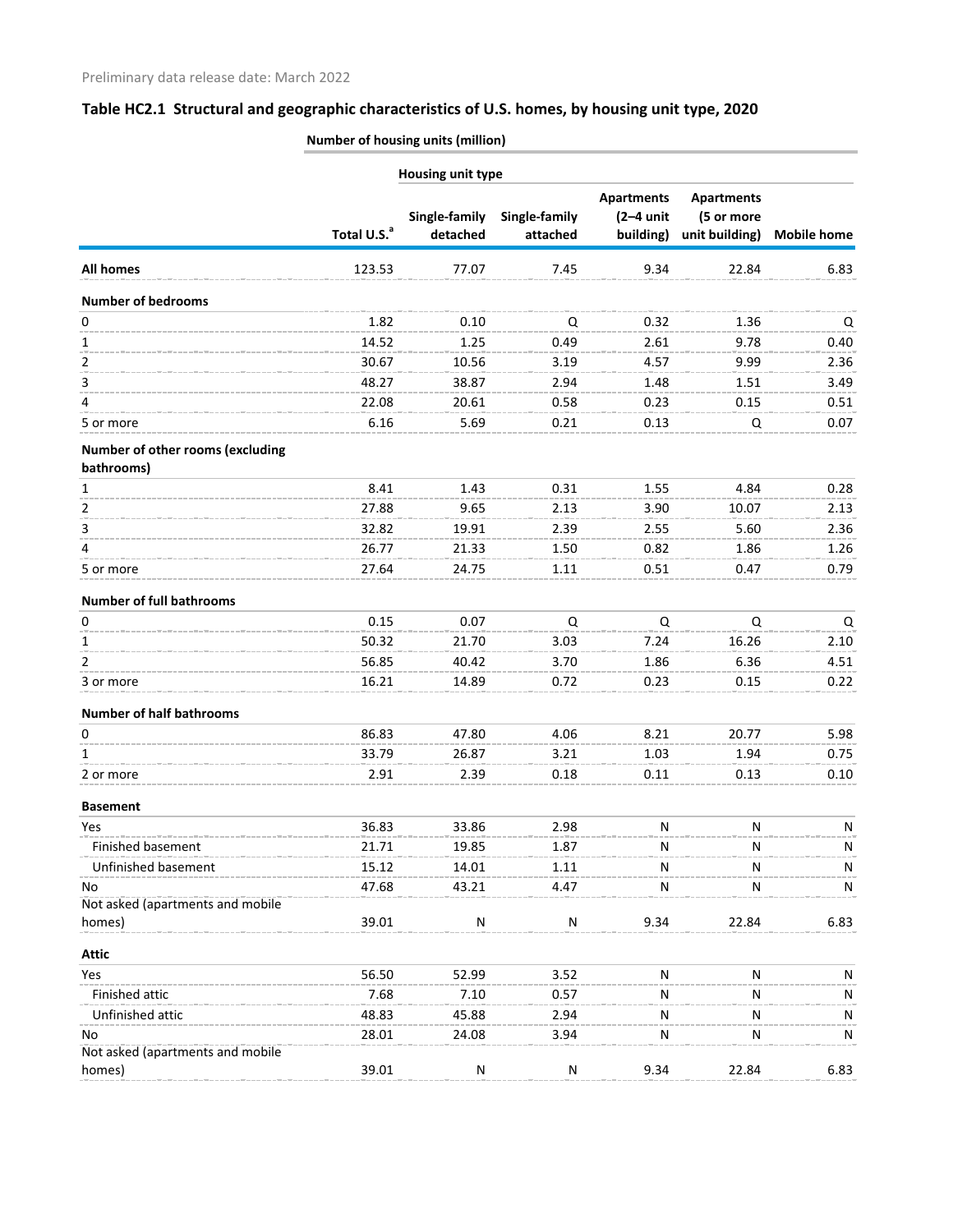| <b>Number of housing units (million)</b> |  |
|------------------------------------------|--|
|                                          |  |

|                                            |                         | <b>Housing unit type</b>  |                           |                                               |                                                   |                    |
|--------------------------------------------|-------------------------|---------------------------|---------------------------|-----------------------------------------------|---------------------------------------------------|--------------------|
|                                            | Total U.S. <sup>a</sup> | Single-family<br>detached | Single-family<br>attached | <b>Apartments</b><br>$(2-4$ unit<br>building) | <b>Apartments</b><br>(5 or more<br>unit building) | <b>Mobile home</b> |
| <b>All homes</b>                           | 123.53                  | 77.07                     | 7.45                      | 9.34                                          | 22.84                                             | 6.83               |
| <b>Attached garage</b>                     |                         |                           |                           |                                               |                                                   |                    |
| Yes                                        | 51.79                   | 48.19                     | 3.60                      | N                                             | N                                                 | N                  |
| 1-car garage                               | 11.27                   | 9.64                      | 1.64                      | Ν                                             | N                                                 | N                  |
| 2-car garage                               | 34.18                   | 32.27                     | 1.91                      | Ν                                             | N                                                 | N                  |
| 3 or more car garage                       | 6.34                    | 6.28                      | 0.06                      | Ν                                             | N                                                 | N                  |
| No                                         | 32.72                   | 28.88                     | 3.85                      | Ν                                             | N                                                 | N                  |
| Not asked (apartments and mobile<br>homes) | 39.01                   | ${\sf N}$                 | ${\sf N}$                 | 9.34                                          | 22.84                                             | 6.83               |
| <b>Adequacy of insulation</b>              |                         |                           |                           |                                               |                                                   |                    |
| Well insulated                             | 34.34                   | 24.33                     | 1.80                      | 1.59                                          | 5.22                                              | 1.39               |
| Adequately insulated                       | 64.27                   | 40.37                     | 3.98                      | 4.41                                          | 12.22                                             | 3.28               |
| Poorly insulated                           | 21.29                   | 11.11                     | 1.45                      | 2.70                                          | 4.15                                              | 1.87               |
| Not insulated                              | 3.63                    | 1.25                      | 0.21                      | 0.64                                          | 1.24                                              | 0.29               |
| Home is too drafty during the winter       |                         |                           |                           |                                               |                                                   |                    |
| Never                                      | 55.37                   | 37.02                     | 2.91                      | 2.90                                          | 10.13                                             | 2.41               |
| Some of the time                           | 52.63                   | 32.53                     | 3.35                      | 4.22                                          | 9.35                                              | 3.19               |
| Most of the time                           | 10.39                   | 5.30                      | 0.76                      | 1.43                                          | 2.15                                              | 0.75               |
| All of the time                            | 5.14                    | 2.22                      | 0.44                      | 0.80                                          | 1.20                                              | 0.48               |
| Any ceilings higher than 8 feet            |                         |                           |                           |                                               |                                                   |                    |
| Yes                                        | 55.18                   | 39.22                     | 3.72                      | 3.49                                          | 8.75                                              | N                  |
| No                                         | 61.52                   | 37.85                     | 3.73                      | 5.85                                          | 14.08                                             | N                  |
| Not asked (mobile homes)                   | 6.83                    | N                         | N                         | N                                             | N                                                 | 6.83               |
| <b>Number of windows</b>                   |                         |                           |                           |                                               |                                                   |                    |
| $1$ to $2$                                 | 6.95                    | 0.10                      | 0.22                      | 0.77                                          | 5.85                                              | Q                  |
| $3$ to $5$                                 | 18.15                   | 1.72                      | 1.79                      | 3.81                                          | 10.54                                             | 0.29               |
| 6 to 9                                     | 29.35                   | 16.16                     | 2.60                      | 2.86                                          | 5.09                                              | 2.66               |
| 10 to 15                                   | 38.42                   | 30.76                     | 1.97                      | 1.42                                          | 1.04                                              | 3.23               |
| 16 to 19                                   | 13.61                   | 12.28                     | 0.43                      | 0.25                                          | 0.14                                              | 0.51               |
| 20 to 29                                   | 12.43                   | 11.70                     | 0.35                      | 0.14                                          | Q                                                 | 0.13               |
| 30 or more                                 | 4.62                    | 4.35                      | 0.10                      | 0.09                                          | Q                                                 | Q                  |
| Type of glass in windows                   |                         |                           |                           |                                               |                                                   |                    |
| Single-pane glass                          | 43.51                   | 21.45                     | 2.81                      | 4.94                                          | 10.84                                             | 3.46               |
| Double-pane glass                          | 77.95                   | 54.09                     | 4.52                      | 4.33                                          | 11.72                                             | 3.29               |
| Triple-pane glass                          | 2.07                    | 1.53                      | 0.12                      | 0.07                                          | 0.27                                              | Q                  |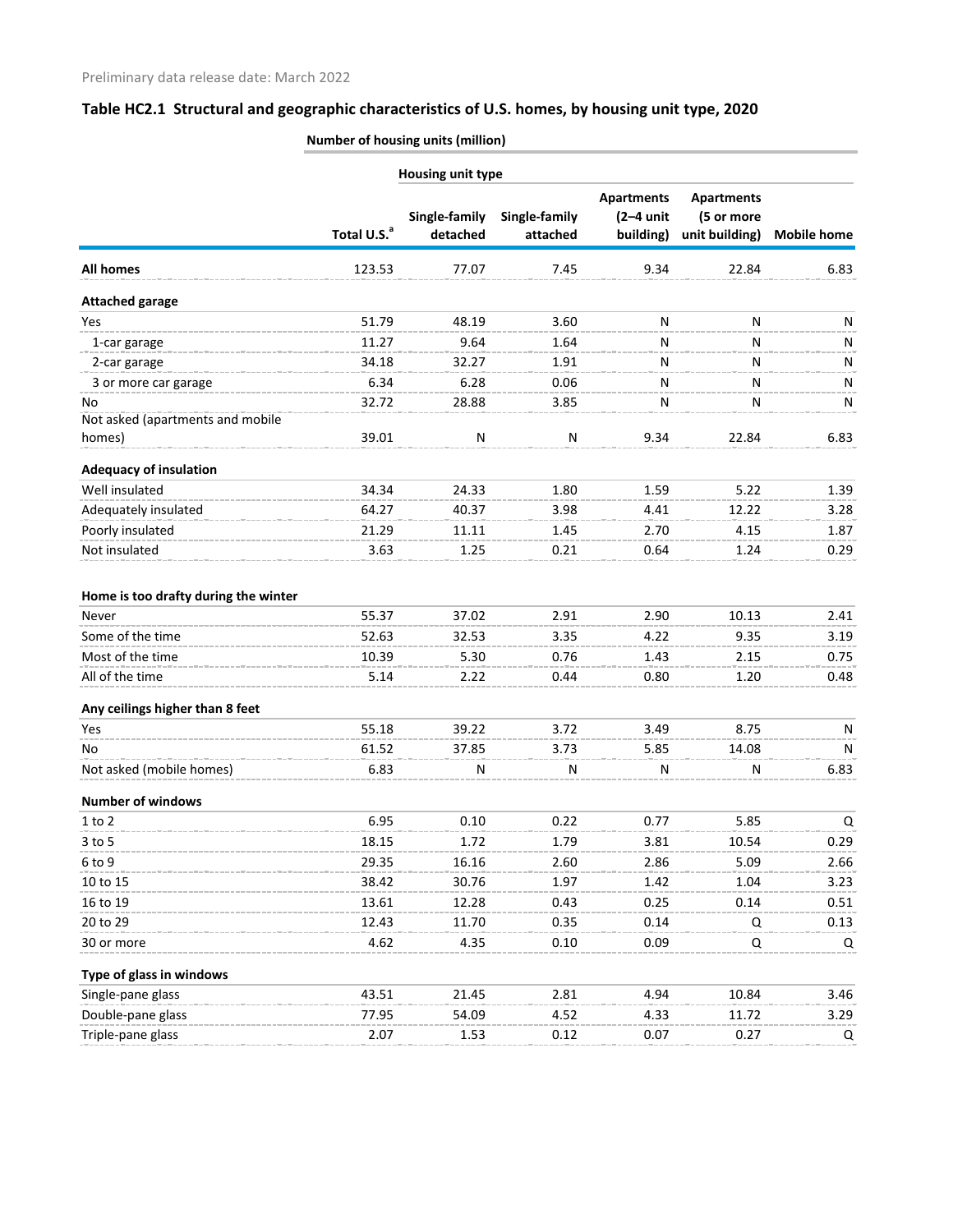| <b>Number of housing units (million)</b> |
|------------------------------------------|
|                                          |

|                                                                    |                         | Housing unit type         |                           |                                               |                                                   |                         |
|--------------------------------------------------------------------|-------------------------|---------------------------|---------------------------|-----------------------------------------------|---------------------------------------------------|-------------------------|
|                                                                    | Total U.S. <sup>a</sup> | Single-family<br>detached | Single-family<br>attached | <b>Apartments</b><br>$(2-4$ unit<br>building) | <b>Apartments</b><br>(5 or more<br>unit building) | <b>Mobile home</b>      |
| <b>All homes</b>                                                   | 123.53                  | 77.07                     | 7.45                      | 9.34                                          | 22.84                                             | 6.83                    |
| <b>Window frame material</b>                                       |                         |                           |                           |                                               |                                                   |                         |
| Metal (aluminum)                                                   | 47.40                   | 23.30                     | 2.89                      | 4.23                                          | 13.02                                             | 3.94                    |
| Wood                                                               | 40.31                   | 27.87                     | 2.26                      | 3.23                                          | 5.52                                              | 1.43                    |
| Vinyl                                                              | 31.85                   | 23.39                     | 1.95                      | 1.54                                          | 3.66                                              | 1.30                    |
| Fiberglass                                                         | 1.72                    | 0.94                      | 0.15                      | 0.19                                          | 0.34                                              | 0.10                    |
| Composite                                                          | 2.25                    | 1.56                      | 0.19                      | 0.15                                          | 0.30                                              | Q                       |
| Number of sliding glass or French<br>doors                         |                         |                           |                           |                                               |                                                   |                         |
| 0                                                                  | 60.38                   | 33.83                     | 3.24                      | 6.19                                          | 12.30                                             | 4.80                    |
| 1                                                                  | 39.81                   | 25.64                     | 2.57                      | 2.27                                          | 8.06                                              | 1.27                    |
| 2                                                                  | 15.19                   | 10.85                     | 1.26                      | 0.67                                          | 1.84                                              | 0.56                    |
| 3 or more                                                          | 8.16                    | 6.75                      | 0.38                      | 0.20                                          | 0.64                                              | 0.19                    |
|                                                                    |                         |                           |                           |                                               |                                                   |                         |
| Electricity meter is a smart meter                                 |                         |                           |                           |                                               |                                                   |                         |
| Yes                                                                | 34.30                   | 25.30                     | 1.83                      | 1.97                                          | 3.38                                              | 1.82                    |
| No                                                                 | 36.81                   | 22.80                     | 2.20                      | 2.74                                          | 6.71                                              | 2.35                    |
| Don't know                                                         | 52.42                   | 28.96                     | 3.43                      | 4.62                                          | 12.74                                             | 2.66                    |
| Park a car within 20 feet of electrical<br>outlet                  |                         |                           |                           |                                               |                                                   |                         |
| Yes                                                                | 67.83                   | 58.09                     | 4.22                      | 2.11                                          | N                                                 | 3.41                    |
| No                                                                 | 32.87                   | 18.97                     | 3.24                      | 7.23                                          | N                                                 | 3.42                    |
| Not asked (apartments in buildings                                 |                         |                           |                           |                                               |                                                   |                         |
| with 5 or more units)                                              | 22.84                   | N                         | N                         | N                                             | 22.84                                             | N                       |
| Own or lease an all-electric or plug-in<br>hybrid electric vehicle |                         |                           |                           |                                               |                                                   |                         |
| Yes                                                                | 1.82                    | 1.46                      | 0.11                      | Q                                             | 0.17                                              | $\overline{\mathsf{C}}$ |
| Charge at home                                                     | 1.39                    | 1.22                      | 0.09                      | Q                                             | Q                                                 | Q                       |
| No                                                                 | 121.71                  | 75.61                     | 7.34                      | 9.29                                          | 22.67                                             | 6.79                    |
| Natural gas available in<br>neighborhood                           |                         |                           |                           |                                               |                                                   |                         |
| Yes                                                                | 84.52                   | 54.13                     | 5.63                      | 6.95                                          | 14.94                                             | 2.87                    |
| Uses natural gas                                                   | 69.49                   | 47.14                     | 4.90                      | 5.27                                          | 10.30                                             | 1.89                    |
| Does not use natural gas                                           | 15.03                   | 6.99                      | 0.74                      | 1.68                                          | 4.64                                              | 0.98                    |
| No                                                                 | 39.01                   | 22.93                     | 1.82                      | 2.40                                          | 7.90                                              | 3.96                    |
| <b>Distributed solar generation</b>                                |                         |                           |                           |                                               |                                                   |                         |
| Yes                                                                | 3.37                    | 3.16                      | 0.11                      | N                                             | N                                                 | 0.10                    |
| No                                                                 | 87.98                   | 73.91                     | 7.34                      | N                                             | Ν                                                 | 6.73                    |
| Not asked (apartments)                                             | 32.18                   | N                         | N                         | 9.34                                          | 22.84                                             | N                       |
|                                                                    |                         |                           |                           |                                               |                                                   |                         |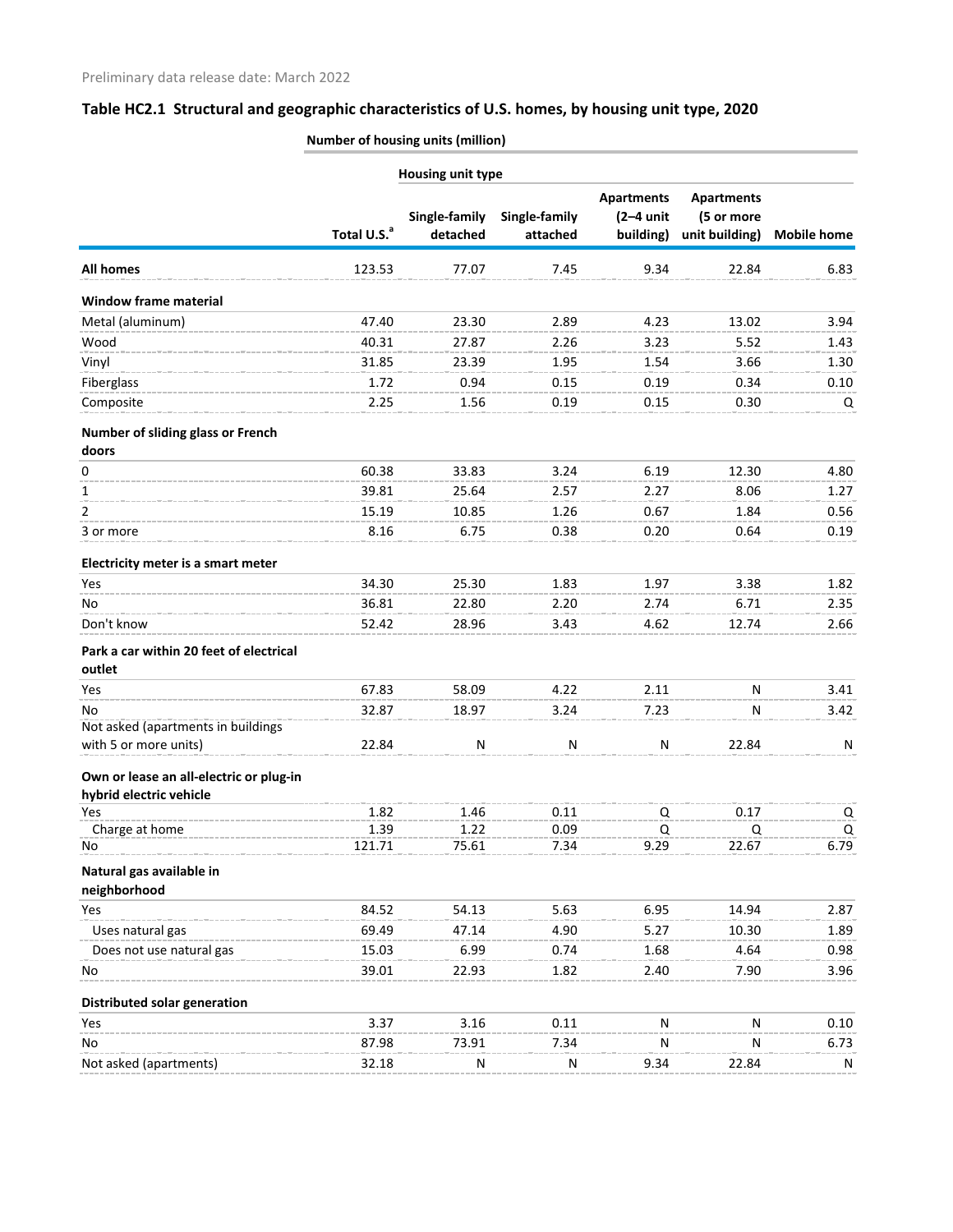**Number of housing units (million)**

|                                                               |                         | Housing unit type         |                           |                                               |                                                   |                    |
|---------------------------------------------------------------|-------------------------|---------------------------|---------------------------|-----------------------------------------------|---------------------------------------------------|--------------------|
|                                                               | Total U.S. <sup>a</sup> | Single-family<br>detached | Single-family<br>attached | <b>Apartments</b><br>$(2-4$ unit<br>building) | <b>Apartments</b><br>(5 or more<br>unit building) | <b>Mobile home</b> |
| <b>All homes</b>                                              | 123.53                  | 77.07                     | 7.45                      | 9.34                                          | 22.84                                             | 6.83               |
| <b>Experienced power outage lasting</b><br>more than 24 hours |                         |                           |                           |                                               |                                                   |                    |
| Yes                                                           | 22.72                   | 15.11                     | 1.05                      | 1.42                                          | 3.64                                              | 1.50               |
| Natural disaster or weather                                   |                         |                           |                           |                                               |                                                   |                    |
| event                                                         | 19.00                   | 13.08                     | 0.83                      | 1.08                                          | 2.68                                              | 1.32               |
| Unable to pay electric bill                                   | 0.25                    | 0.15                      | Q                         | Q                                             | Q                                                 | Q                  |
| Utility had planned or unplanned                              |                         |                           |                           |                                               |                                                   |                    |
| blackout                                                      | 3.08                    | 1.71                      | 0.18                      | 0.29                                          | 0.76                                              | 0.14               |
| Other                                                         | 0.39                    | 0.16                      | Q                         | Q                                             | 0.18                                              | Q                  |
| No                                                            | 100.81                  | 61.96                     | 6.40                      | 7.92                                          | 19.19                                             | 5.33               |
| Back-up generator in home                                     |                         |                           |                           |                                               |                                                   |                    |
| Yes                                                           | 17.66                   | 13.93                     | 0.34                      | 0.22                                          | 2.15                                              | 1.02               |
| No                                                            | 105.87                  | 63.14                     | 7.11                      | 9.12                                          | 20.69                                             | 5.82               |
| <b>Swimming pool</b>                                          |                         |                           |                           |                                               |                                                   |                    |
| Yes                                                           | 8.52                    | 8.09                      | 0.20                      | N                                             | N                                                 | 0.23               |
| No                                                            | 82.83                   | 68.98                     | 7.25                      | Ν                                             | N                                                 | 6.60               |
| Not asked (apartments)                                        | 32.18                   | N                         | N                         | 9.34                                          | 22.84                                             | N                  |
| Months swimming pool is used                                  |                         |                           |                           |                                               |                                                   |                    |
| $0$ to $3$                                                    | 1.90                    | 1.77                      | 0.06                      | N                                             | N                                                 | Q                  |
| 4 to 7                                                        | 5.08                    | 4.84                      | 0.10                      | Ν                                             | N                                                 | 0.14               |
| 8 to 12                                                       | 1.54                    | 1.48                      | Q                         | N                                             | N                                                 | Q                  |
| No swimming pool                                              | 82.83                   | 68.98                     | 7.25                      | N                                             | N                                                 | 6.60               |
| Not asked (apartments)                                        | 32.18                   | N                         | N                         | 9.34                                          | 22.84                                             | N                  |
| Heated swimming pool and fuel                                 |                         |                           |                           |                                               |                                                   |                    |
| Heated swimming pool                                          | 2.89                    | 2.82                      | 0.05                      | ${\sf N}$                                     | N                                                 | Q                  |
| Electricity                                                   | 0.85                    | 0.82                      | Q                         | Ν                                             | N                                                 | Q                  |
| Natural gas                                                   | 1.32                    | 1.30                      | Q                         | Ν                                             |                                                   | Q                  |
| Propane                                                       | 0.29                    | 0.28                      | Q                         | Ν                                             | N                                                 | N                  |
| Some other fuel                                               | 0.42                    | 0.42                      | Q                         | ${\sf N}$                                     | N                                                 | ${\sf N}$          |
| Unheated swimming pool                                        | 5.63                    | 5.27                      | 0.15                      | Ν                                             |                                                   | 0.22               |
| No swimming pool                                              | 82.83                   | 68.98                     | 7.25                      | Ν                                             |                                                   | 6.60               |
| Not asked (apartments)                                        | 32.18                   | N                         | N                         | 9.34                                          | 22.84                                             | N                  |
| Hot tub                                                       |                         |                           |                           |                                               |                                                   |                    |
| Yes                                                           | 8.84                    | 7.33                      | 0.28                      | 0.22                                          | 0.73                                              | 0.29               |
| No                                                            | 114.69                  | 69.74                     | 7.18                      | 9.12                                          | 22.11                                             | 6.55               |
| Months hot tub is used                                        |                         |                           |                           |                                               |                                                   |                    |
| $0$ to $3$                                                    | 4.22                    | 3.30                      | 0.17                      | 0.14                                          | 0.44                                              | 0.16               |
| 4 to 7                                                        | 1.27                    | 1.13                      | Q                         | Q                                             | Q                                                 | Q                  |
| 8 to 12                                                       | 3.35                    | 2.90                      | 0.08                      | Q                                             | 0.21                                              | 0.10               |
| No hot tub                                                    | 114.69                  | 69.74                     | 7.18                      | 9.12                                          | 22.11                                             | 6.55               |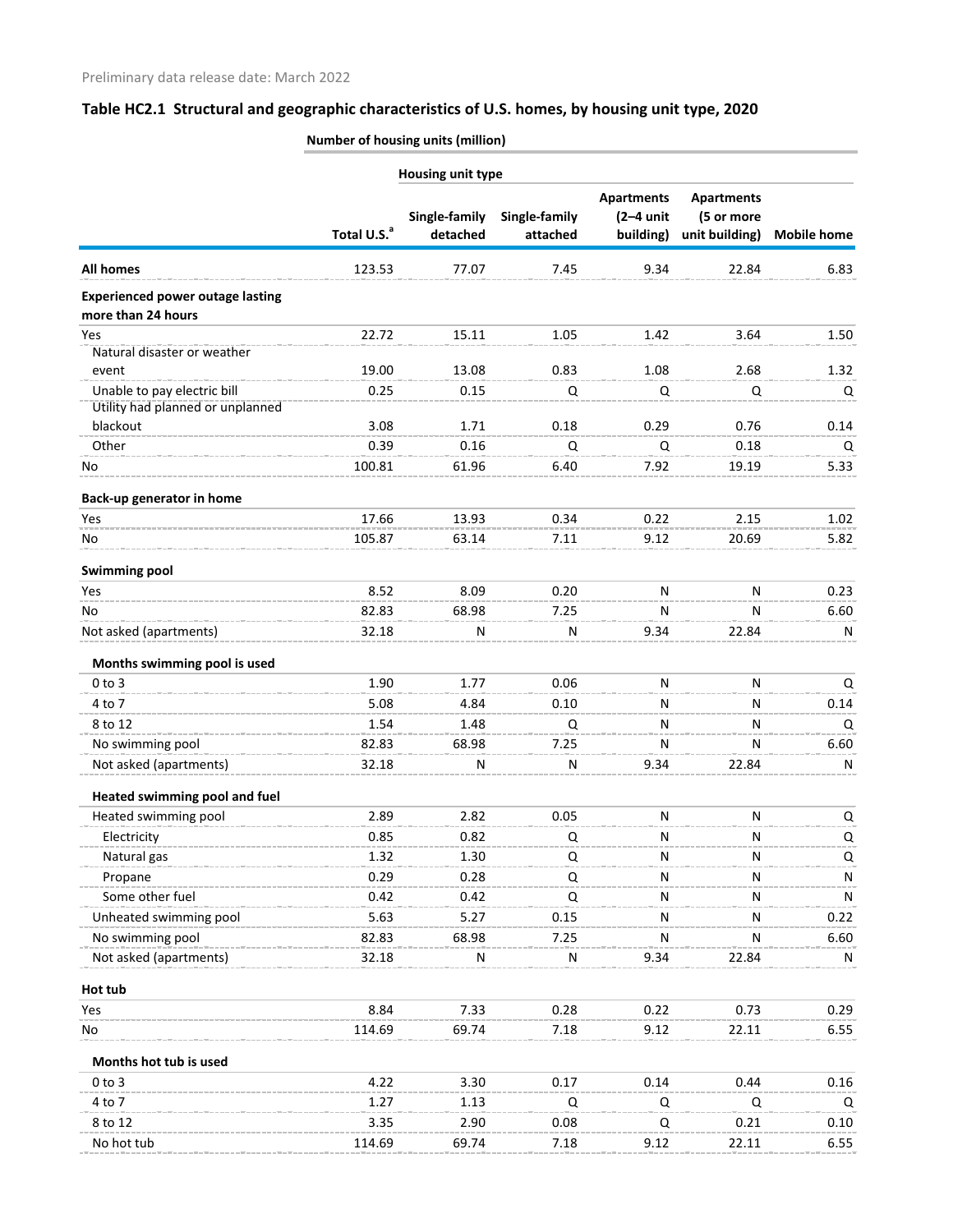|                       | <b>Number of housing units (million)</b> |                          |                                         |                                      |                                                               |      |  |
|-----------------------|------------------------------------------|--------------------------|-----------------------------------------|--------------------------------------|---------------------------------------------------------------|------|--|
|                       |                                          | <b>Housing unit type</b> |                                         |                                      |                                                               |      |  |
|                       | Total U.S. <sup>a</sup>                  | detached                 | Single-family Single-family<br>attached | Apartments<br>(2–4 unit<br>building) | <b>Apartments</b><br>(5 or more<br>unit building) Mobile home |      |  |
| All homes             | 123.53                                   | 77.07                    | 7.45                                    | 9.34                                 | 22 R4                                                         | 6.83 |  |
| Hot tub heating fuel  |                                          |                          |                                         |                                      |                                                               |      |  |
| Electricity           | 4.41                                     | 3.80                     | 0.10                                    |                                      | 0.24                                                          | 0.17 |  |
| Natural gas           | 1.47                                     | 1.23                     | 0.04                                    |                                      | በ 11                                                          |      |  |
| Some other fuel       | 0.36                                     | 0.32                     | ∩                                       | N                                    | ∩                                                             | N    |  |
| Hot tub used 0 months | 2.60                                     | 1.98                     | 0.12                                    |                                      | በ 34                                                          | 0.09 |  |
| No hot tub            | 114.69                                   | 69.74                    | 7.18                                    | 9.12                                 | 77 11                                                         | 6.55 |  |

Source: U.S. Energy Information Administration, Office of Energy Demand and Integrated Statistics, Form EIA-457A of the *2020 Residential Energy Consumption Survey*

Notes: Because of rounding, data may not sum to totals. See RECS Terminology for definition of terms used in these tables.

<sup>a</sup> Total U.S. includes all primary occupied housing units in the 50 states and the District of Columbia. Vacant housing units, seasonal units, second homes, military houses, and group quarters are excluded.

<sup>b</sup> Housing units are classified using criteria created by the U.S. Census Bureau based on 2010 Census data. Urbanized areas are densely settled groupings of blocks or tracts with 50,000 or more people, while urban clusters have at least 2,500 but less than 50,000 people. All other areas are rural.

<sup>c</sup> The Building America program, sponsored by the U.S. Department of Energy's Office of Energy Efficiency and Renewable Energy (EERE), created these climate regions. We combined climate regions for this publication. The Subarctic region is included with data for Very-cold and Cold. Q = Data withheld because either the relative standard error (RSE) was greater than 50% or fewer than 10 households in reporting sample.

N = No households in reporting sample.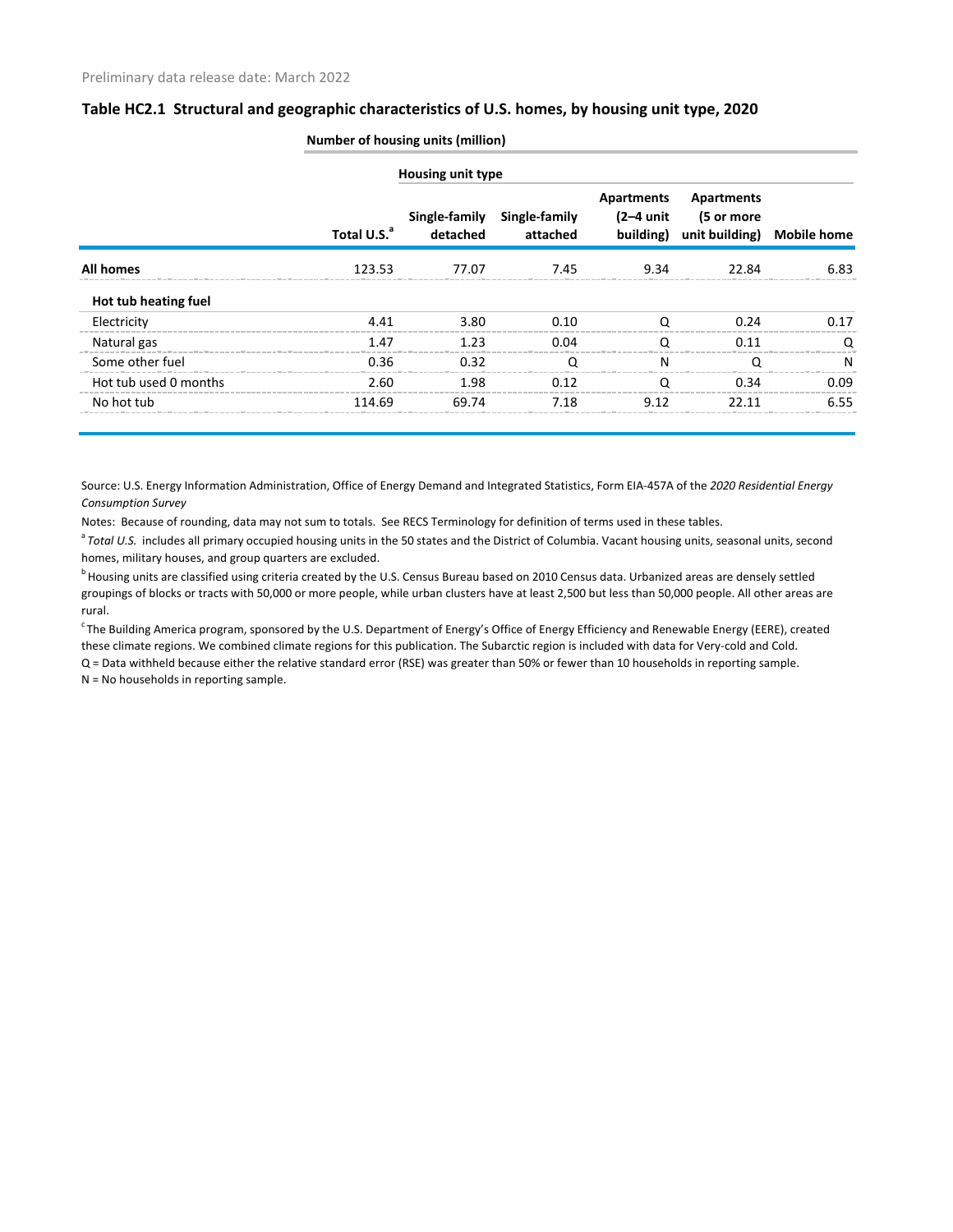|                                                |                         | Housing unit type         |                           |                                               |                                                   |                    |
|------------------------------------------------|-------------------------|---------------------------|---------------------------|-----------------------------------------------|---------------------------------------------------|--------------------|
|                                                | Total U.S. <sup>a</sup> | Single-family<br>detached | Single-family<br>attached | <b>Apartments</b><br>$(2-4$ unit<br>building) | <b>Apartments</b><br>(5 or more<br>unit building) | <b>Mobile home</b> |
| <b>All homes</b>                               | 0.00                    | 0.00                      | 0.00                      | 0.00                                          | 0.00                                              | 0.00               |
| <b>Census region and division</b>              |                         |                           |                           |                                               |                                                   |                    |
| Northeast                                      | 0.00                    | 0.00                      | 0.00                      | 0.00                                          | 0.00                                              | 0.00               |
| New England                                    | 0.00                    | 0.00                      | 0.00                      | 0.00                                          | 0.00                                              | 0.00               |
| Middle Atlantic                                | 0.00                    | 0.00                      | 0.00                      | 0.00                                          | 0.00                                              | 0.00               |
| Midwest                                        | 0.00                    | 0.00                      | 0.00                      | 0.00                                          | 0.00                                              | 0.00               |
| <b>East North Central</b>                      | 0.00                    | 0.00                      | 0.00                      | 0.00                                          | 0.00                                              | 0.00               |
| West North Central                             | 0.00                    | 0.00                      | 0.00                      | 0.00                                          | 0.00                                              | 0.00               |
| South                                          | 0.00                    | 0.00                      | 0.00                      | 0.00                                          | 0.00                                              | 0.00               |
| South Atlantic                                 | 0.00                    | 0.00                      | 0.00                      | 0.00                                          | 0.00                                              | 0.00               |
| <b>East South Central</b>                      | 0.00                    | 0.00                      | 0.00                      | 0.00                                          | 0.00                                              | 0.00               |
| <b>West South Central</b>                      | 0.00                    | 0.00                      | 0.00                      | 0.00                                          | 0.00                                              | 0.00               |
| West                                           | 0.00                    | 0.00                      | 0.00                      | 0.00                                          | 0.00                                              | 0.00               |
| Mountain                                       | 0.00                    | 0.00                      | 0.00                      | 0.00                                          | 0.00                                              | 0.00               |
| <b>Mountain North</b>                          | 0.00                    | 0.00                      | 0.00                      | 0.00                                          | 0.00                                              | 0.00               |
| Mountain South                                 | 0.00                    | 0.00                      | 0.00                      | 0.00                                          | 0.00                                              | 0.00               |
| Pacific                                        | 0.00                    | 0.00                      | 0.00                      | 0.00                                          | 0.00                                              | 0.00               |
| Census urban-rural classification <sup>b</sup> |                         |                           |                           |                                               |                                                   |                    |
| Urban                                          | 0.28                    | 0.46                      | 0.75                      | 0.58                                          | 0.35                                              | 3.66               |
| Urbanized area                                 | 0.42                    | 0.68                      | 1.01                      | 1.44                                          | 0.58                                              | 5.05               |
| Urban cluster                                  | 2.74                    | 3.41                      | 9.69                      | 9.47                                          | 9.07                                              | 9.73               |
| Rural                                          | 1.23                    | 1.47                      | 12.79                     | 16.48                                         | 13.83                                             | 3.44               |
| Climate region <sup>c</sup>                    |                         |                           |                           |                                               |                                                   |                    |
| Very cold/Cold                                 | 0.54                    | 0.63                      | 3.22                      | 2.67                                          | 1.58                                              | 3.24               |
| Mixed-humid                                    | 0.77                    | 1.20                      | 3.64                      | 3.84                                          | 2.14                                              | 4.24               |
| Mixed-dry/Hot-dry                              | 1.23                    | 1.93                      | 5.04                      | 6.00                                          | 3.53                                              | 6.05               |
| Hot-humid                                      | 0.69                    | 1.32                      | 6.78                      | 5.59                                          | 2.68                                              | 5.01               |
| Marine                                         | 2.39                    | 3.37                      | 10.49                     | 11.49                                         | 6.71                                              | 11.57              |
| Year of construction                           |                         |                           |                           |                                               |                                                   |                    |
| Before 1950                                    | 0.00                    | 1.61                      | 9.37                      | 5.51                                          | 5.22                                              | 36.55              |
| 1950 to 1959                                   | 0.00                    | 1.78                      | 14.72                     | 11.47                                         | 10.56                                             | 24.48              |
| 1960 to 1969                                   | 0.00                    | 2.13                      | 8.12                      | 9.03                                          | 5.45                                              | 15.91              |
| 1970 to 1979                                   | 0.00                    | 1.62                      | 8.76                      | 8.32                                          | 4.03                                              | 6.65               |
| 1980 to 1989                                   | 0.00                    | 1.96                      | 6.65                      | 7.86                                          | 4.45                                              | 6.79               |
| 1990 to 1999                                   | 0.00                    | 2.24                      | 13.94                     | 12.86                                         | 6.83                                              | 5.51               |
| 2000 to 2009                                   | 0.00                    | 1.85                      | 11.69                     | 10.93                                         | 5.36                                              | 7.71               |
| 2010 to 2015                                   | 2.84                    | 4.44                      | 19.11                     | 20.10                                         | 6.87                                              | 12.80              |
| 2016 to 2020                                   | 3.44                    | 4.42                      | 20.19                     | 28.25                                         | 7.33                                              | 16.12              |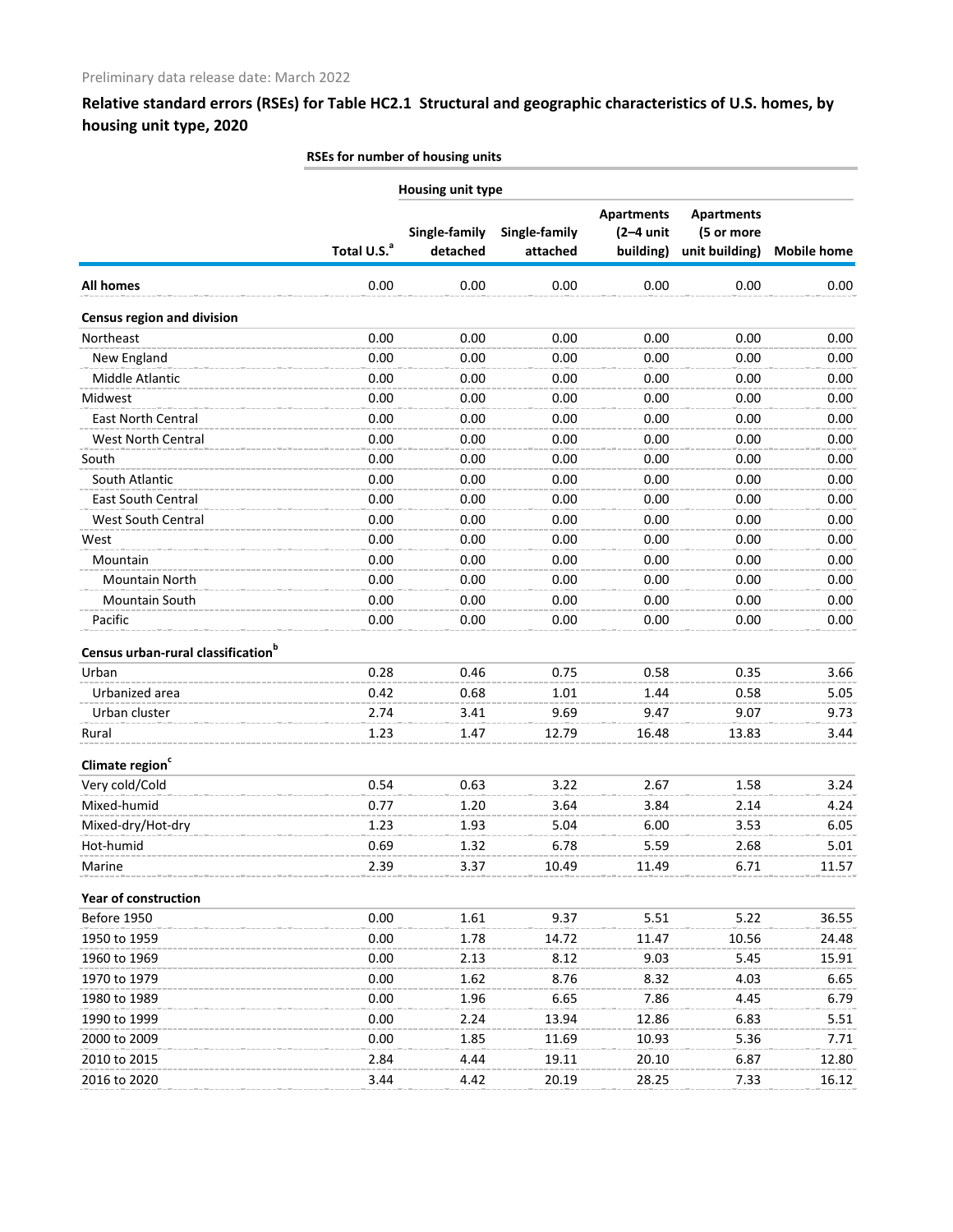| Housing unit type                       |                         |                           |                           |                                               |                                                   |                    |
|-----------------------------------------|-------------------------|---------------------------|---------------------------|-----------------------------------------------|---------------------------------------------------|--------------------|
|                                         | Total U.S. <sup>a</sup> | Single-family<br>detached | Single-family<br>attached | <b>Apartments</b><br>$(2-4$ unit<br>building) | <b>Apartments</b><br>(5 or more<br>unit building) | <b>Mobile home</b> |
| <b>All homes</b>                        | 0.00                    | 0.00                      | 0.00                      | 0.00                                          | 0.00                                              | 0.00               |
| <b>Number of stories</b>                |                         |                           |                           |                                               |                                                   |                    |
| 1 story                                 | 0.71                    | 0.74                      | 3.46                      | 0.00                                          | 0.00                                              | 0.00               |
| 2 stories                               | 0.92                    | 1.09                      | 2.22                      | 0.00                                          | 0.00                                              | 0.00               |
| 3 or more stories                       | 5.12                    | 6.37                      | 7.23                      | 0.00                                          | 0.00                                              | 0.00               |
| Split-level                             | 5.35                    | 5.51                      | 22.29                     | 0.00                                          | 0.00                                              | 0.00               |
| Not asked (apartments and mobile        |                         |                           |                           |                                               |                                                   |                    |
| homes)                                  | 0.00                    | 0.00                      | 0.00                      | 0.00                                          | 0.00                                              | 0.00               |
| Major outside wall construction         |                         |                           |                           |                                               |                                                   |                    |
| Siding (aluminum, fiber cement, vinyl,  |                         |                           |                           |                                               |                                                   |                    |
| or steel)                               | 1.00                    | 1.13                      | 3.02                      | 6.49                                          | 4.45                                              | 2.09               |
| <b>Brick</b>                            | 1.25                    | 1.61                      | 4.27                      | 4.20                                          | 2.56                                              | 18.08              |
| Wood                                    | 1.71                    | 2.20                      | 6.19                      | 7.76                                          | 5.84                                              | 10.37              |
| Stucco                                  | 1.69                    | 2.34                      | 6.50                      | 9.57                                          | 5.49                                              | 31.36              |
| Concrete block                          | 4.22                    | 5.08                      | 12.32                     | 13.96                                         | 7.03                                              | 42.98              |
| Shingle (composition)                   | 7.23                    | 8.20                      | 17.19                     | 24.63                                         | 19.05                                             | 27.10              |
| Stone                                   | 7.06                    | 8.97                      | 28.12                     | 37.87                                         | 18.59                                             | 0.00               |
| Some other material                     | 13.54                   | 17.62                     | 46.44                     | 71.68                                         | 32.59                                             | 40.01              |
| <b>Major roofing material</b>           |                         |                           |                           |                                               |                                                   |                    |
| Shingles (composition or asphalt)       | 0.47                    | 0.43                      | 1.61                      | 2.85                                          | 0.00                                              | 4.12               |
| Metal                                   | 2.36                    | 3.48                      | 12.74                     | 15.80                                         | 0.00                                              | 4.07               |
| Wood shingles or shakes                 | 4.40                    | 4.78                      | 10.22                     | 10.50                                         | 0.00                                              | 14.49              |
| Ceramic or clay tiles                   | 3.55                    | 4.09                      | 10.93                     | 12.37                                         | 0.00                                              | 65.08              |
| Concrete tiles                          | 6.39                    | 6.57                      | 29.66                     | 17.34                                         | 0.00                                              | 57.83              |
| Slate or synthetic slate                | 7.60                    | 10.03                     | 19.38                     | 12.94                                         | 0.00                                              | 32.84              |
| Some other material                     | 7.69                    | 9.37                      | 15.80                     | 24.62                                         | 0.00                                              | 21.23              |
| Not asked (apartments in buildings      |                         |                           |                           |                                               |                                                   |                    |
| with 5 or more units)                   | 0.00                    | 0.00                      | 0.00                      | 0.00                                          | 0.00                                              | 0.00               |
| <b>Total number of rooms (excluding</b> |                         |                           |                           |                                               |                                                   |                    |
| bathrooms)                              |                         |                           |                           |                                               |                                                   |                    |
| 1 or 2                                  | 4.95                    | 25.57                     | 31.80                     | 11.94                                         | 5.37                                              | 30.16              |
| 3                                       | 2.52                    | 11.07                     | 13.74                     | 7.18                                          | 3.57                                              | 21.23              |
| 4                                       | 2.05                    | 5.02                      | 5.68                      | 4.82                                          | 3.91                                              | 6.69               |
| 5                                       | 1.99                    | 2.87                      | 5.52                      | 4.98                                          | 5.39                                              | 5.89               |
| 6                                       | 1.80                    | 1.71                      | 6.09                      | 10.29                                         | 7.76                                              | 5.87               |
| 7                                       | 1.81                    | 2.09                      | 6.31                      | 23.19                                         | 19.03                                             | 8.07               |
| 8                                       | 2.06                    | 2.28                      | 10.06                     | 27.17                                         | 25.75                                             | 11.74              |
| 9 or more                               | 1.53                    | 1.64                      | 10.49                     | 19.50                                         | 28.18                                             | 18.49              |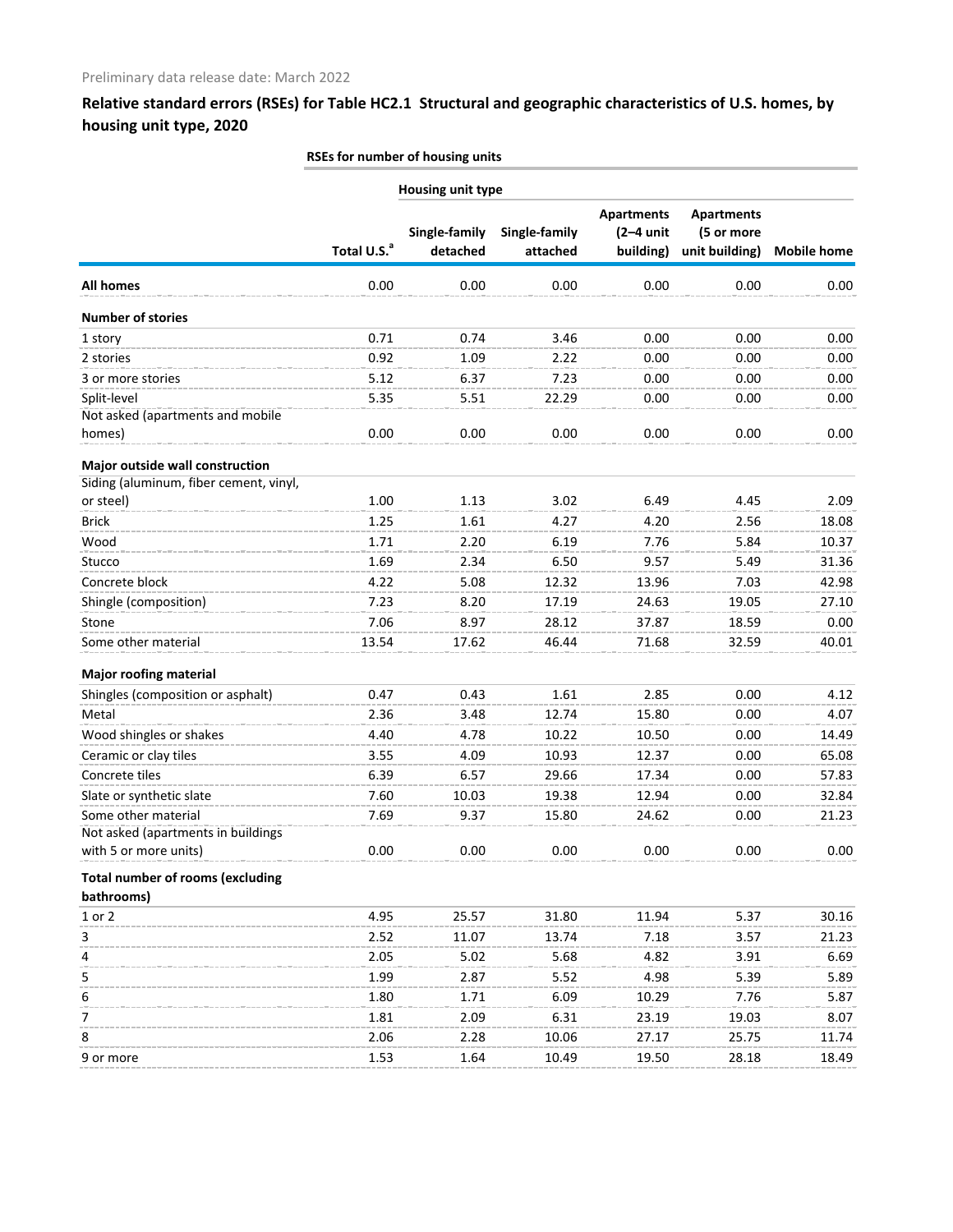|                                                | <b>Housing unit type</b> |                           |                           |                                               |                                                   |                    |
|------------------------------------------------|--------------------------|---------------------------|---------------------------|-----------------------------------------------|---------------------------------------------------|--------------------|
|                                                | Total U.S. <sup>a</sup>  | Single-family<br>detached | Single-family<br>attached | <b>Apartments</b><br>$(2-4$ unit<br>building) | <b>Apartments</b><br>(5 or more<br>unit building) | <b>Mobile home</b> |
| <b>All homes</b>                               | 0.00                     | 0.00                      | 0.00                      | 0.00                                          | 0.00                                              | 0.00               |
| <b>Number of bedrooms</b>                      |                          |                           |                           |                                               |                                                   |                    |
| 0                                              | 8.69                     | 26.38                     | 40.68                     | 18.47                                         | 10.73                                             | 100.51             |
| 1                                              | 1.88                     | 7.61                      | 12.13                     | 4.98                                          | 2.55                                              | 13.41              |
| 2                                              | 1.21                     | 2.52                      | 3.42                      | 3.08                                          | 2.41                                              | 3.92               |
| 3                                              | 1.16                     | 1.22                      | 3.63                      | 7.97                                          | 8.46                                              | 3.23               |
| 4                                              | 1.86                     | 1.88                      | 9.97                      | 20.55                                         | 25.61                                             | 13.20              |
| 5 or more                                      | 2.93                     | 3.01                      | 15.52                     | 27.21                                         | 54.20                                             | 33.16              |
| Number of other rooms (excluding<br>bathrooms) |                          |                           |                           |                                               |                                                   |                    |
| 1                                              | 3.23                     | 8.20                      | 14.14                     | 7.65                                          | 4.48                                              | 18.03              |
| 2                                              | 1.53                     | 3.20                      | 5.11                      | 3.88                                          | 2.37                                              | 5.09               |
| 3                                              | 1.28                     | 1.66                      | 4.11                      | 5.79                                          | 4.32                                              | 4.78               |
| 4                                              | 1.51                     | 1.83                      | 6.39                      | 12.55                                         | 7.67                                              | 6.89               |
| 5 or more                                      | 1.32                     | 1.37                      | 6.67                      | 15.31                                         | 14.26                                             | 11.68              |
| <b>Number of full bathrooms</b>                |                          |                           |                           |                                               |                                                   |                    |
| 0                                              | 26.23                    | 33.86                     | 101.19                    | 66.38                                         | 40.00                                             | 101.66             |
| 1                                              | 0.88                     | 1.64                      | 3.85                      | 1.94                                          | 1.36                                              | 4.92               |
| 2                                              | 0.79                     | 0.97                      | 3.01                      | 7.52                                          | 3.33                                              | 2.40               |
| 3 or more                                      | 1.67                     | 1.80                      | 9.03                      | 18.44                                         | 26.01                                             | 18.38              |
| <b>Number of half bathrooms</b>                |                          |                           |                           |                                               |                                                   |                    |
| 0                                              | 0.58                     | 0.87                      | 3.21                      | 1.48                                          | 0.74                                              | 1.52               |
| 1                                              | 1.57                     | 1.69                      | 3.72                      | 11.19                                         | 7.81                                              | 11.35              |
| 2 or more                                      | 5.06                     | 6.12                      | 17.92                     | 29.96                                         | 27.26                                             | 30.04              |
| <b>Basement</b>                                |                          |                           |                           |                                               |                                                   |                    |
| Yes                                            | 0.64                     | 0.68                      | 2.94                      | 0.00                                          | 0.00                                              | 0.00               |
| Finished basement                              | 1.13                     | 1.19                      | 4.73                      | 0.00                                          | 0.00                                              | 0.00               |
| Unfinished basement                            | 1.50                     | 1.64                      | 5.72                      | 0.00                                          | 0.00                                              | 0.00               |
| No                                             | 0.49                     | 0.53                      | 1.96                      | 0.00                                          | 0.00                                              | 0.00               |
| Not asked (apartments and mobile               |                          |                           |                           |                                               |                                                   |                    |
| homes)                                         | 0.00                     | 0.00                      | 0.00                      | 0.00                                          | 0.00                                              | 0.00               |
| <b>Attic</b>                                   |                          |                           |                           |                                               |                                                   |                    |
| Yes                                            | 0.65                     | 0.65                      | 2.32                      | 0.00                                          | 0.00                                              | 0.00               |
| Finished attic                                 | 3.10                     | 3.08                      | 8.59                      | 0.00                                          | 0.00                                              | 0.00               |
| Unfinished attic                               | 0.75                     | 0.77                      | 2.60                      | 0.00                                          | 0.00                                              | 0.00               |
| No                                             | 1.31                     | 1.43                      | 2.08                      | 0.00                                          | 0.00                                              | 0.00               |
| Not asked (apartments and mobile               |                          |                           |                           |                                               |                                                   |                    |
| homes)                                         | 0.00                     | 0.00                      | 0.00                      | 0.00                                          | 0.00                                              | 0.00               |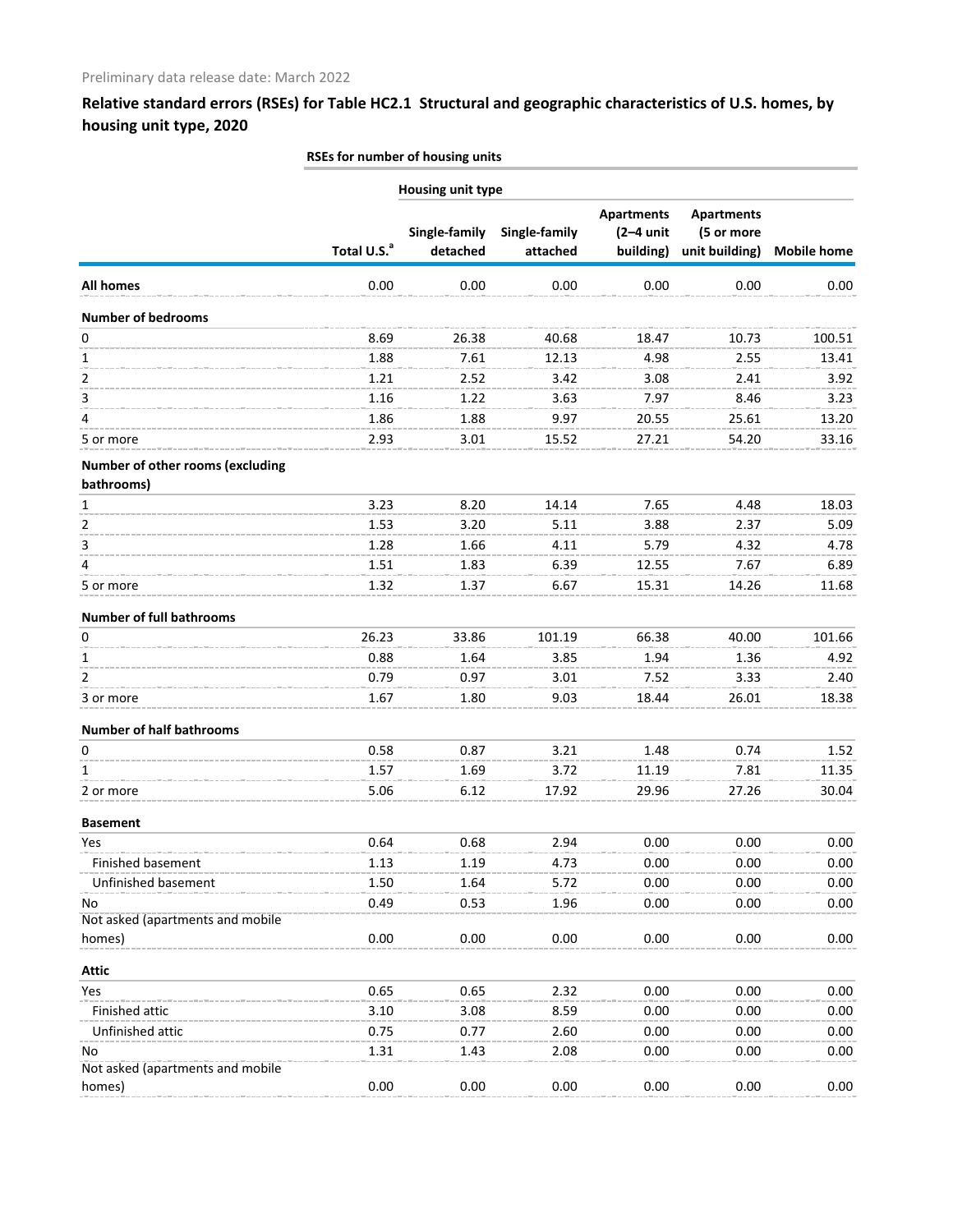|                                      | Housing unit type       |                           |                           |                                               |                                                   |                    |
|--------------------------------------|-------------------------|---------------------------|---------------------------|-----------------------------------------------|---------------------------------------------------|--------------------|
|                                      | Total U.S. <sup>a</sup> | Single-family<br>detached | Single-family<br>attached | <b>Apartments</b><br>$(2-4$ unit<br>building) | <b>Apartments</b><br>(5 or more<br>unit building) | <b>Mobile home</b> |
| <b>All homes</b>                     | 0.00                    | 0.00                      | 0.00                      | 0.00                                          | 0.00                                              | 0.00               |
| <b>Attached garage</b>               |                         |                           |                           |                                               |                                                   |                    |
| Yes                                  | 0.74                    | 0.82                      | 3.27                      | 0.00                                          | 0.00                                              | 0.00               |
| 1-car garage                         | 2.46                    | 2.79                      | 5.29                      | 0.00                                          | 0.00                                              | 0.00               |
| 2-car garage                         | 1.22                    | 1.26                      | 5.04                      | 0.00                                          | 0.00                                              | 0.00               |
| 3 or more car garage                 | 3.67                    | 3.69                      | 23.66                     | 0.00                                          | 0.00                                              | 0.00               |
| No                                   | 1.17                    | 1.37                      | 3.06                      | 0.00                                          | 0.00                                              | 0.00               |
| Not asked (apartments and mobile     |                         |                           |                           |                                               |                                                   |                    |
| homes)                               | 0.00                    | 0.00                      | 0.00                      | 0.00                                          | 0.00                                              | 0.00               |
| <b>Adequacy of insulation</b>        |                         |                           |                           |                                               |                                                   |                    |
| Well insulated                       | 1.43                    | 1.69                      | 6.51                      | 7.16                                          | 4.17                                              | 6.90               |
| Adequately insulated                 | 0.76                    | 1.00                      | 2.44                      | 3.80                                          | 2.12                                              | 3.56               |
| Poorly insulated                     | 1.85                    | 2.96                      | 6.01                      | 5.62                                          | 5.54                                              | 5.88               |
| Not insulated                        | 5.49                    | 9.03                      | 17.90                     | 15.49                                         | 11.50                                             | 18.46              |
| Home is too drafty during the winter |                         |                           |                           |                                               |                                                   |                    |
| Never                                | 0.88                    | 1.21                      | 3.82                      | 5.39                                          | 2.19                                              | 4.17               |
| Some of the time                     | 0.87                    | 1.19                      | 3.42                      | 4.15                                          | 2.42                                              | 3.02               |
| Most of the time                     | 2.99                    | 3.89                      | 7.62                      | 9.84                                          | 7.81                                              | 10.58              |
| All of the time                      | 4.40                    | 6.40                      | 10.54                     | 12.97                                         | 8.96                                              | 14.63              |
| Any ceilings higher than 8 feet      |                         |                           |                           |                                               |                                                   |                    |
| Yes                                  | 0.84                    | 0.91                      | 3.08                      | 5.32                                          | 2.80                                              | 0.00               |
| No                                   | 0.76                    | 0.94                      | 3.07                      | 3.17                                          | 1.74                                              | 0.00               |
| Not asked (mobile homes)             | 0.00                    | 0.00                      | 0.00                      | 0.00                                          | 0.00                                              | 0.00               |
| <b>Number of windows</b>             |                         |                           |                           |                                               |                                                   |                    |
| $1$ to $2$                           | 3.87                    | 27.71                     | 19.72                     | 12.54                                         | 4.38                                              | 71.06              |
| $3$ to 5                             | 1.88                    | 7.71                      | 5.68                      | 4.30                                          | 2.44                                              | 16.71              |
| 6 to 9                               | 1.54                    | 2.11                      | 4.01                      | 5.28                                          | 3.69                                              | 4.07               |
| 10 to 15                             | 0.97                    | 1.16                      | 4.92                      | 7.39                                          | 10.77                                             | 3.53               |
| 16 to 19                             | 2.24                    | 2.34                      | 9.84                      | 23.93                                         | 26.50                                             | 13.07              |
| 20 to 29                             | 2.05                    | 1.91                      | 11.51                     | 27.71                                         | 34.02                                             | 22.17              |
| 30 or more                           | 3.72                    | 3.76                      | 26.02                     | 34.01                                         | 35.79                                             | 100.51             |
| Type of glass in windows             |                         |                           |                           |                                               |                                                   |                    |
| Single-pane glass                    | 1.08                    | 1.55                      | 3.69                      | 3.56                                          | 2.37                                              | 3.64               |
| Double-pane glass                    | 0.61                    | 0.62                      | 2.18                      | 4.08                                          | 2.19                                              | 3.84               |
| Triple-pane glass                    | 6.23                    | 6.59                      | 20.56                     | 35.67                                         | 21.09                                             | 33.40              |
|                                      |                         |                           |                           |                                               |                                                   |                    |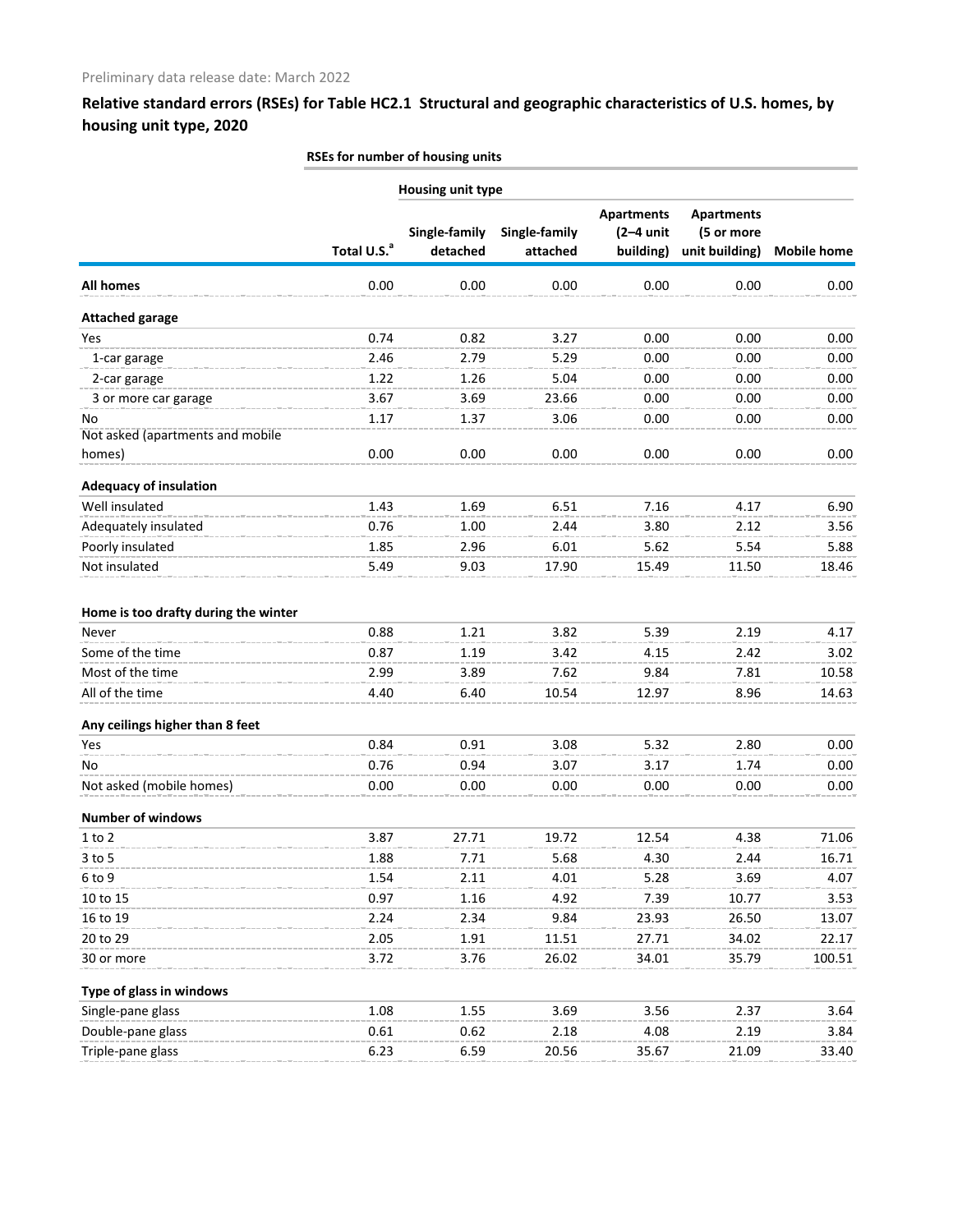|                                                                    | <b>Housing unit type</b> |                           |                           |                                               |                                                   |                    |
|--------------------------------------------------------------------|--------------------------|---------------------------|---------------------------|-----------------------------------------------|---------------------------------------------------|--------------------|
|                                                                    | Total U.S. <sup>a</sup>  | Single-family<br>detached | Single-family<br>attached | <b>Apartments</b><br>$(2-4$ unit<br>building) | <b>Apartments</b><br>(5 or more<br>unit building) | <b>Mobile home</b> |
| <b>All homes</b>                                                   | 0.00                     | 0.00                      | 0.00                      | 0.00                                          | 0.00                                              | 0.00               |
| <b>Window frame material</b>                                       |                          |                           |                           |                                               |                                                   |                    |
| Metal (aluminum)                                                   | 0.90                     | 1.39                      | 3.13                      | 4.28                                          | 1.95                                              | 2.85               |
| Wood                                                               | 1.09                     | 1.05                      | 5.69                      | 5.63                                          | 4.20                                              | 6.84               |
| Vinyl                                                              | 1.32                     | 1.39                      | 5.17                      | 8.86                                          | 5.08                                              | 7.15               |
| Fiberglass                                                         | 7.57                     | 9.39                      | 19.68                     | 23.02                                         | 19.37                                             | 29.02              |
| Composite                                                          | 5.39                     | 6.16                      | 16.24                     | 28.36                                         | 17.06                                             | 43.14              |
| Number of sliding glass or French<br>doors                         |                          |                           |                           |                                               |                                                   |                    |
| 0                                                                  | 0.92                     | 1.17                      | 3.25                      | 2.45                                          | 2.18                                              | 2.51               |
| 1                                                                  | 1.35                     | 1.50                      | 3.97                      | 6.12                                          | 2.85                                              | 7.83               |
| 2                                                                  | 2.38                     | 2.68                      | 5.95                      | 11.99                                         | 9.12                                              | 12.81              |
| 3 or more                                                          | 2.64                     | 2.82                      | 10.93                     | 21.43                                         | 13.43                                             | 23.47              |
| Electricity meter is a smart meter                                 |                          |                           |                           |                                               |                                                   |                    |
| Yes                                                                | 1.41                     | 1.37                      | 4.60                      | 7.77                                          | 5.48                                              | 6.02               |
| No                                                                 | 1.05                     | 1.32                      | 4.75                      | 5.38                                          | 3.47                                              | 4.33               |
| Don't know                                                         | 0.87                     | 1.27                      | 3.07                      | 4.00                                          | 2.08                                              | 5.07               |
| Park a car within 20 feet of electrical                            |                          |                           |                           |                                               |                                                   |                    |
| outlet                                                             |                          |                           |                           |                                               |                                                   |                    |
| Yes                                                                | 0.57                     | 0.60                      | 2.34                      | 7.73                                          | 0.00                                              | 3.58               |
| No<br>Not asked (apartments in buildings                           | 1.17                     | 1.82                      | 3.04                      | 2.26                                          | 0.00                                              | 3.57               |
| with 5 or more units)                                              | 0.00                     | 0.00                      | 0.00                      | 0.00                                          | 0.00                                              | 0.00               |
| Own or lease an all-electric or plug-in<br>hybrid electric vehicle |                          |                           |                           |                                               |                                                   |                    |
| Yes                                                                | 5.29                     | 5.77                      | 22.67                     | 44.05                                         | 23.74                                             | 41.16              |
| Charge at home                                                     | 6.49                     | 6.93                      | 23.32                     | 72.23                                         | 100.38                                            | 48.25              |
| No                                                                 | 0.08                     | 0.11                      | 0.33                      | 0.23                                          | 0.17                                              | 0.26               |
| Natural gas available in<br>neighborhood                           |                          |                           |                           |                                               |                                                   |                    |
| Yes                                                                | 0.50                     | 0.53                      | 1.39                      | 1.74                                          | 1.41                                              | 3.94               |
| Uses natural gas                                                   | 0.69                     | 0.68                      | 1.60                      | 2.98                                          | 1.99                                              | 4.88               |
| Does not use natural gas                                           | 2.59                     | 3.57                      | 8.35                      | 8.45                                          | 4.13                                              | 8.68               |
| No                                                                 | 1.08                     | 1.26                      | 4.30                      | 5.06                                          | 2.66                                              | 2.85               |
| Distributed solar generation                                       |                          |                           |                           |                                               |                                                   |                    |
| Yes                                                                | 4.38                     | 4.69                      | 20.66                     | 0.00                                          | 0.00                                              | 26.30              |
| No                                                                 | 0.17                     | 0.20                      | 0.30                      | 0.00                                          | 0.00                                              | 0.40               |
| Not asked (apartments)                                             | 0.00                     | 0.00                      | 0.00                      | 0.00                                          | 0.00                                              | 0.00               |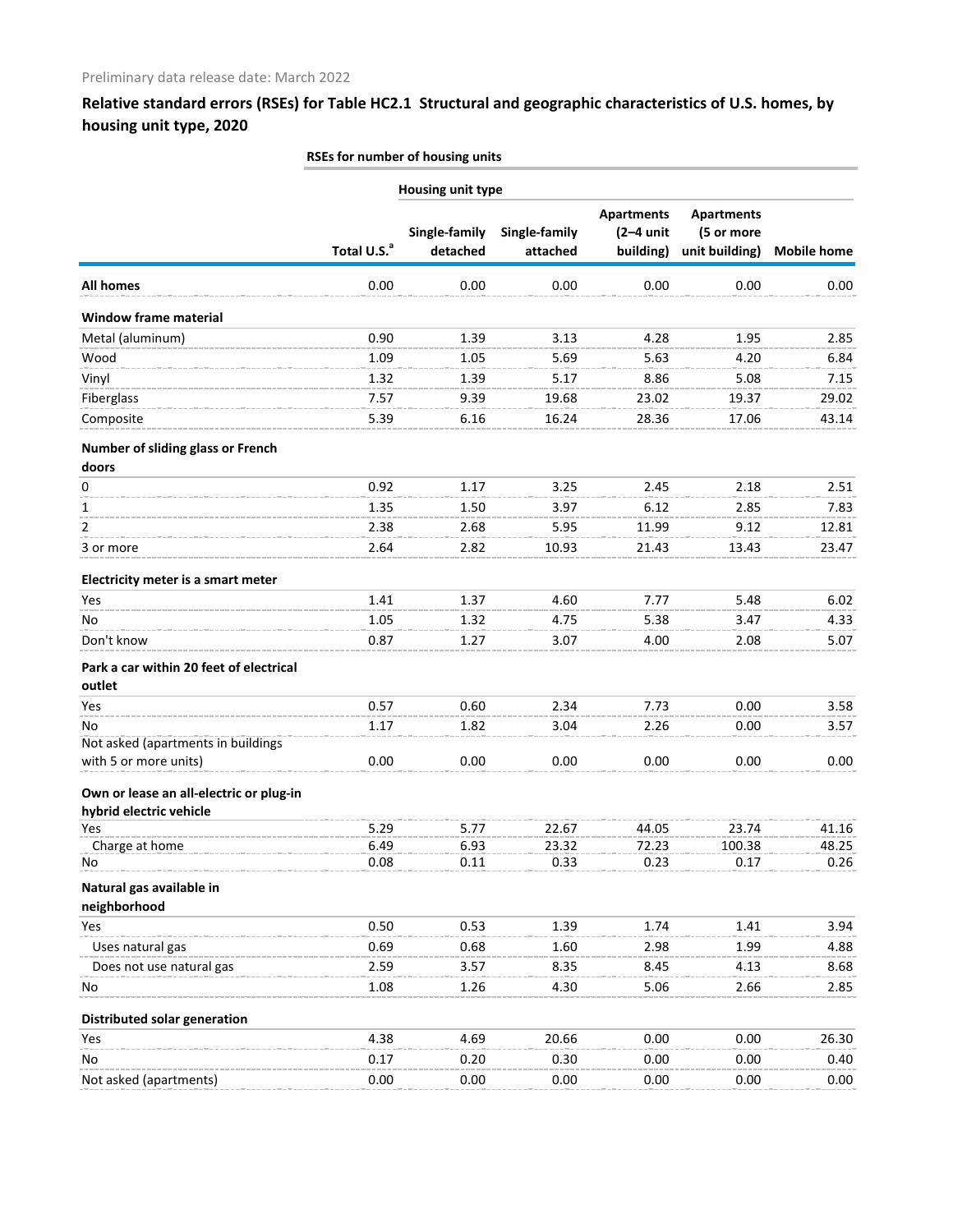|                                                               |                         | <b>Housing unit type</b>  |                           |                                               |                                                   |                    |
|---------------------------------------------------------------|-------------------------|---------------------------|---------------------------|-----------------------------------------------|---------------------------------------------------|--------------------|
|                                                               | Total U.S. <sup>a</sup> | Single-family<br>detached | Single-family<br>attached | <b>Apartments</b><br>$(2-4$ unit<br>building) | <b>Apartments</b><br>(5 or more<br>unit building) | <b>Mobile home</b> |
| <b>All homes</b>                                              | 0.00                    | 0.00                      | 0.00                      | 0.00                                          | 0.00                                              | 0.00               |
| <b>Experienced power outage lasting</b><br>more than 24 hours |                         |                           |                           |                                               |                                                   |                    |
| Yes                                                           | 1.76                    | 2.13                      | 7.64                      | 7.34                                          | 5.97                                              | 5.54               |
| Natural disaster or weather                                   |                         |                           |                           |                                               |                                                   |                    |
| event                                                         | 2.16                    | 2.38                      | 8.37                      | 8.27                                          | 7.57                                              | 5.71               |
| Unable to pay electric bill                                   | 21.61                   | 27.73                     | 47.53                     | 62.24                                         | 57.75                                             | 56.27              |
| Utility had planned or unplanned                              |                         |                           |                           |                                               |                                                   |                    |
| blackout                                                      | 5.22                    | 6.97                      | 17.21                     | 18.96                                         | 12.47                                             | 26.44              |
| Other                                                         | 17.58                   | 21.22                     | 60.35                     | 72.57                                         | 29.54                                             | 81.04              |
| No                                                            | 0.40                    | 0.52                      | 1.25                      | 1.31                                          | 1.13                                              | 1.56               |
| Back-up generator in home                                     |                         |                           |                           |                                               |                                                   |                    |
| Yes                                                           | 1.83                    | 1.80                      | 11.74                     | 27.61                                         | 7.16                                              | 8.65               |
| No                                                            | 0.31                    | 0.40                      | 0.56                      | 0.66                                          | 0.74                                              | 1.51               |
| <b>Swimming pool</b>                                          |                         |                           |                           |                                               |                                                   |                    |
| Yes                                                           | 2.84                    | 3.01                      | 16.29                     | 0.00                                          | 0.00                                              | 18.00              |
| No                                                            | 0.29                    | 0.35                      | 0.45                      | 0.00                                          | 0.00                                              | 0.64               |
| Not asked (apartments)                                        | 0.00                    | 0.00                      | 0.00                      | 0.00                                          | 0.00                                              | 0.00               |
| Months swimming pool is used                                  |                         |                           |                           |                                               |                                                   |                    |
| $0$ to $3$                                                    | 5.86                    | 6.36                      | 26.98                     | 0.00                                          | 0.00                                              | 38.52              |
| 4 to 7                                                        | 4.70                    | 4.88                      | 27.47                     | 0.00                                          | 0.00                                              | 23.01              |
| 8 to 12                                                       | 7.88                    | 7.85                      | 50.46                     | 0.00                                          | 0.00                                              | 61.08              |
| No swimming pool                                              | 0.29                    | 0.35                      | 0.45                      | 0.00                                          | 0.00                                              | 0.64               |
| Not asked (apartments)                                        | 0.00                    | 0.00                      | 0.00                      | 0.00                                          | 0.00                                              | 0.00               |
| Heated swimming pool and fuel                                 |                         |                           |                           |                                               |                                                   |                    |
| Heated swimming pool                                          | 5.06                    | 5.12                      | 33.07                     | 0.00                                          | 0.00                                              | 76.69              |
| Electricity                                                   | 10.05                   | 10.39                     | 62.00                     | 0.00                                          | 0.00                                              | 72.51              |
| Natural gas                                                   | 9.10                    | 9.28                      | 50.99                     | 0.00                                          | 0.00                                              | 101.35             |
| Propane                                                       | 14.72                   | 15.33                     | 83.16                     | 0.00                                          | 0.00                                              | 0.00               |
| Some other fuel                                               | 12.80                   | 12.64                     | 99.89                     | 0.00                                          | 0.00                                              | 0.00               |
| Unheated swimming pool                                        | 3.58                    | 3.74                      | 18.84                     | 0.00                                          | 0.00                                              | 19.39              |
| No swimming pool                                              | 0.29                    | 0.35                      | 0.45                      | 0.00                                          | 0.00                                              | 0.64               |
| Not asked (apartments)                                        | 0.00                    | 0.00                      | 0.00                      | 0.00                                          | 0.00                                              | 0.00               |
| Hot tub                                                       |                         |                           |                           |                                               |                                                   |                    |
| Yes                                                           | 2.50                    | 2.52                      | 12.22                     | 19.67                                         | 14.77                                             | 17.79              |
| No                                                            | 0.19                    | 0.27                      | 0.47                      | 0.48                                          | 0.48                                              | 0.78               |
|                                                               |                         |                           |                           |                                               |                                                   |                    |